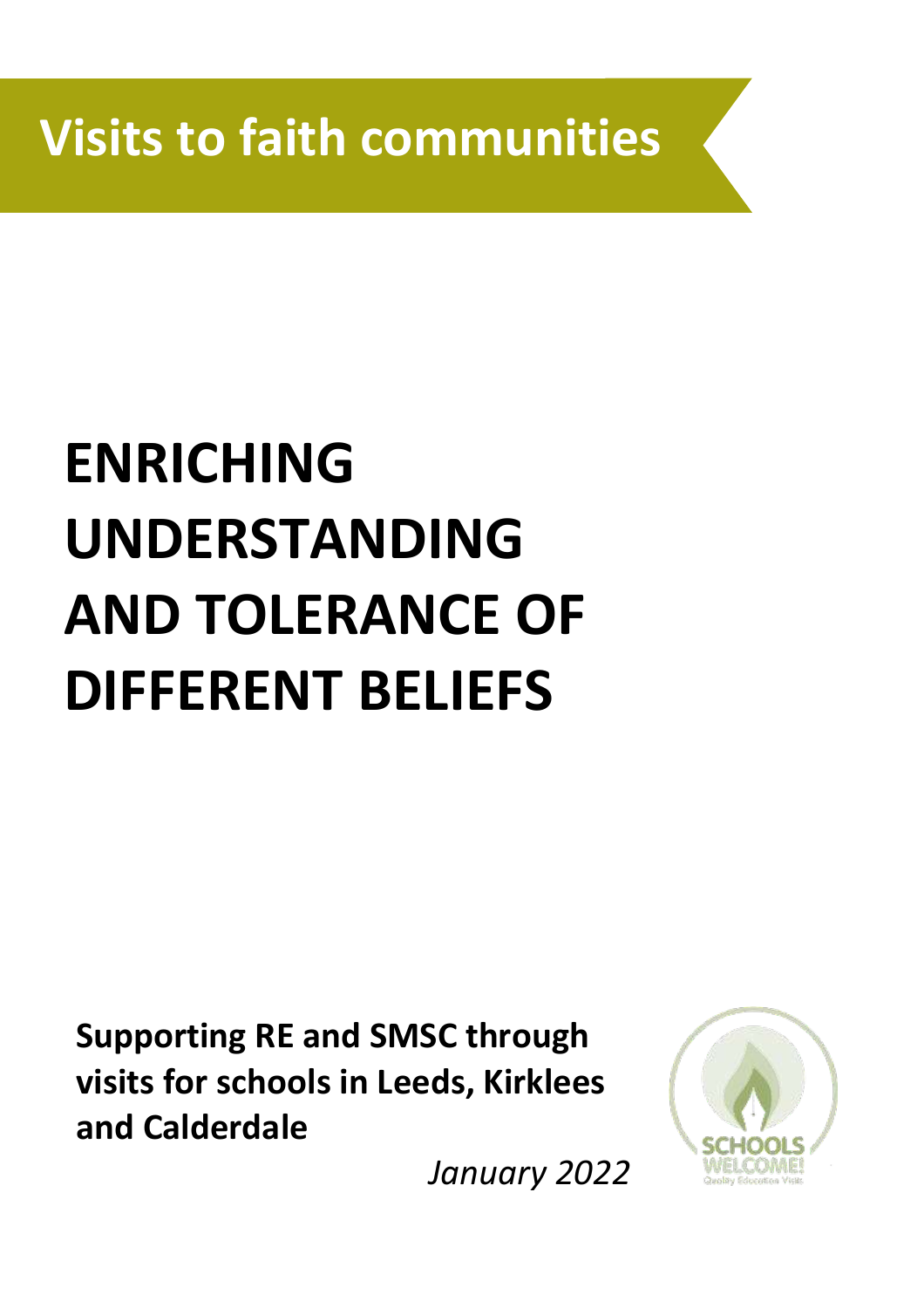### **Introduction**

This list is provided to help schools contact faith communities. Such engagement can enrich students' religious education and enhance awareness, understanding and tolerance of religious diversity in our region.

The list covers a wide geographical area around West Yorkshire and Greater Manchester. It includes individuals who are willing to come into school to support your work and bring some direct engagement with faith communities. It also includes some general information about places and organisations.

The list is only as good as the information offered and received. We know there are many gaps! We very much welcome additions and suggestions from schools, faith communities and individuals. Please contact [enquiries@penninelearning.com](mailto:enquiries@penninelearning.com) if you would like to offer or suggest ideas to share with colleagues.

You can make contact directly with local places of worship. Anglican and Roman Catholic churches operate parish systems where there is always a local church with pastoral responsibility for the local community. It is generally easy to make contact directly or, if necessary, through the Anglican Diocese of Leeds [www.achurchnearyou.com](http://www.achurchnearyou.com/) or the Roman Catholic Diocese of Leeds [www.dioceseofleeds.org.uk](http://www.dioceseofleeds.org.uk/)

We are very clear that the purpose of visits envisaged here is to support the education of young people, not in any way to persuade or proselytise. However, we hope that direct engagement with people of faith will enliven and inspire pupils' thinking so they can make their own judgments and develop their own understanding. Guidance has been written locally and is available in all three local authorities. It can also be downloaded from [www.penninelearning.com.](http://www.penninelearning.com/)

Although due care has been taken to check that individuals and organisations are appropriate and bona fide, it is neither apt nor possible for us to conduct safeguarding or quality assurance checks in a comprehensive way. Please be clear that is the responsibility of individual schools to undertake normal safeguarding and quality assurance procedures for themselves. However, we are very happy to have your feedback which will help us to ensure this list is as useful and up-to-date as possible.

Any arrangements should be made directly with the people on this list. We're sorry we are not able to undertake a booking service on behalf of schools. It is also up to schools to check any financial arrangements. Many of the people and organisations do not make a charge. In other cases they are commercial organisations or individual people whose livelihood derives from this educational work. We have indicated where charges are likely. Even where these visits are pro bono, it is always appropriate to offer travel and incidental expenses.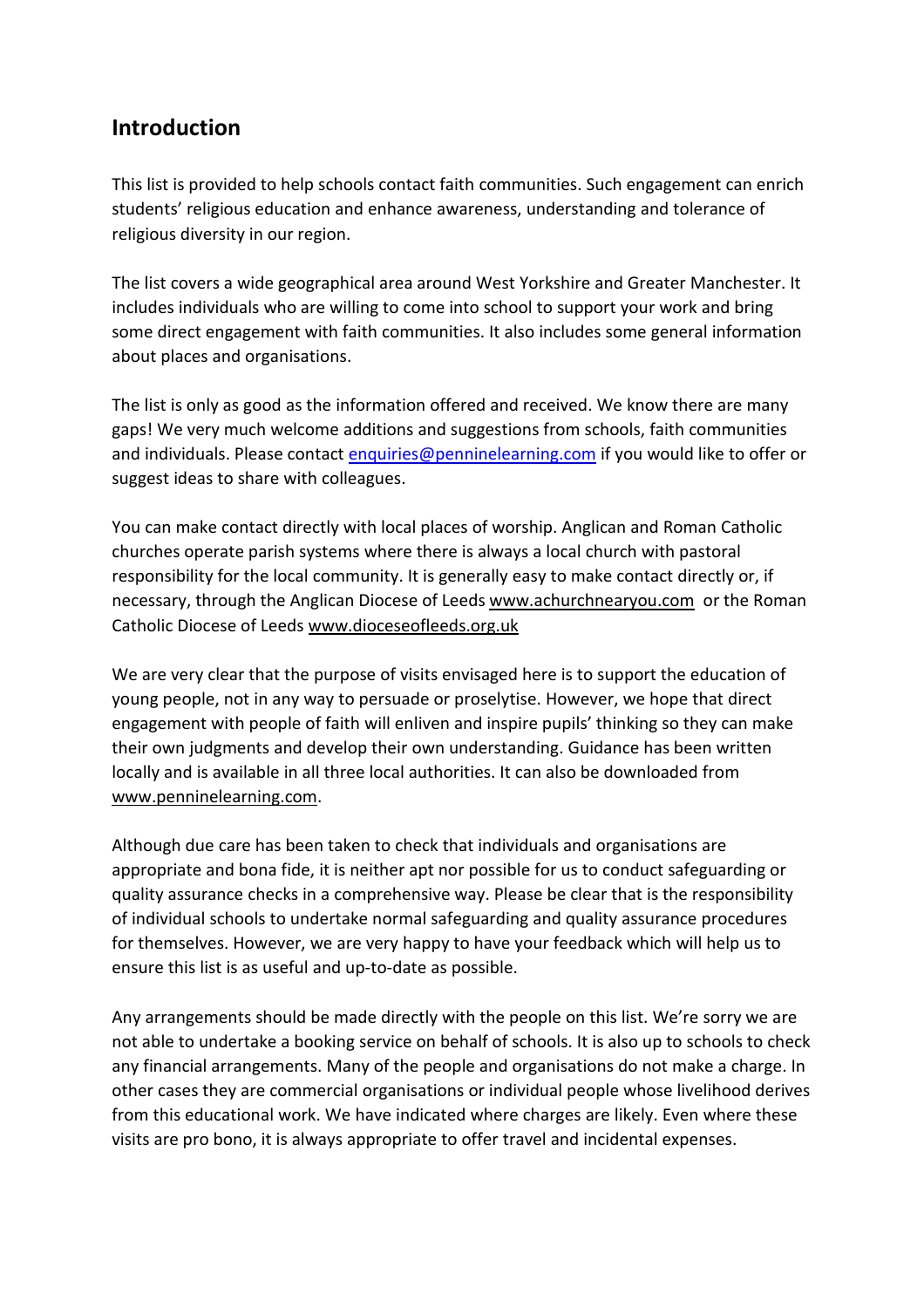### **Welcoming Schools Quality Mark and free training**



Free training is available for faith communities supporting understanding of the RE syllabus, modelling activities to use with pupils and providing guidance on protocols. Faith communities can also gain recognition of the quality of visits through the 'Welcoming Schools' logo. Communities which have gained this award are marked in the list. For more details please contact [helen.rivers@kirkleeseducation.uk](mailto:helen.rivers@kirkleeseducation.uk)

Useful guidance has also been published by the National Association of Teachers of RE (NATRE). It can be found on their website [natre.org.uk](https://www.natre.org.uk/about-re/guidance-on-resources/visits-and-visitors/)

# **The benefits of visits**

Diversity is multi-faceted and does not only apply to ethnicity or faith. Nevertheless, engagement with people of different faiths is a critical element of this. This can take the form of a visit to a faith community or receiving a visitor in an assembly, class or special event. Many schools find it invaluable to arrange such engagement to help students to broaden their understanding and experience of our communities and world. These occasions can:

- Contribute to our obligation to promote fundamental values of respect and tolerance;
- Broaden pupils' experience and perspectives and develop their critical thinking skills;
- Build bridges in our local communities;
- Enrich the provision for religious education and fulfil requirements of the syllabus.

### **Doubts and reluctance**

Sometimes parents or carers are reluctant to allow their child to participate on a specific visit. All school visits require parental consent and as a concomitant, parents have a legal right to withhold such consent. While schools must always respect (and be seen to respect) parents' statutory rights, teachers can try to encourage full participation as part of every child's right to a broad and balanced education.

Be aware that parental reluctance may stem from a number of reasons and should not be automatically dismissed as ignorance or prejudice. Although these may be a factor for some, there can also be genuine fears and doubts and it is always good to encourage a parent or carer to articulate their questions.

Schools have found some of the ideas below useful in dealing with doubts or in building a culture where visits and visitors are part of the yearly routine and welcomed by all.

• It is good practice to ask to discuss such an issue face to face. There may be specific reasons why a parent is reluctant to allow consent. A meeting gives the opportunity to reassure and for the parent to think through what is best;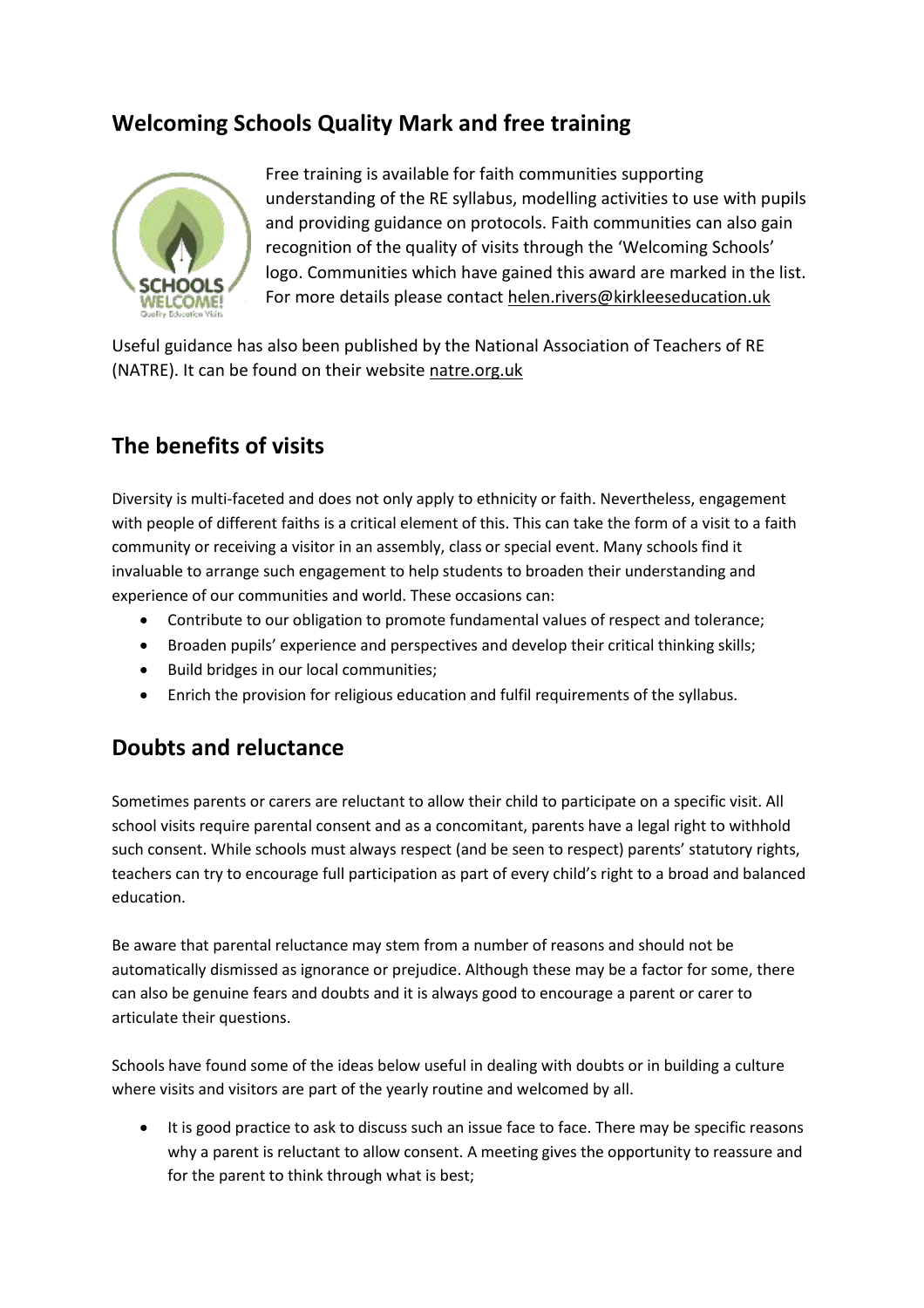- Be very clear about the facts communicate the nature, purpose and content of the visit at an early stage and continue to do so;
- Be clear about the value of the visit how and why it will be helpful for pupils and how it links to the curriculum;
- Celebrate the event through displays and information on newsletters, website or parents' evenings. Use last year's pictures to help promote this year's event;
- Link it into a wider school context, for example as part of a sequence of visits or events that engage with diversity or as a contribution to a wider anti-bullying or tolerance agenda;
- Communicate the enjoyment and participation involved. It's a shame if a child misses out on the experience shared by others in the class;
- $\bullet$  Involve parents as helpers or through sharing what is happening.

# **Visitors to school**

Schools often use visitors as well as, or instead of, arranging an external visit. Unless such an occasion is specifically part of the RE curriculum or an act of collective worship, there is no statutory right to withdraw. It can still enable pupils to understand about different people and cultures.

The Faith Visits Contacts list may help with ideas but there will also be local and personal contacts within the school community. If their contribution is supported appropriately, they do not have to have extensive teaching skills or public speaking experience. An interview or prepared questions can be a very effective way of helping pupils to learn about a visitor's faith, culture or experience.

There are some key things to consider in planning the visit:

- What are the aims? Have these been discussed and shared with the visitor?
- Ensure the school is managing the event throughout. This will help the visitor as well as you.
- Follow normal safeguarding procedures, while also offering appropriate welcome and hospitality.
- Prepare the pupils, staff and parents; celebrate the occasion and links with the wider community.

It is good to remember that staff (not just teaching staff) and parents may be a source of diverse experience that can be celebrated in school and learnt from by pupils. Sensitivity is needed, and such contributions need to be appropriate to the willingness, confidence and experience of the person concerned. At the same time this participation can affirm and enrich the participant.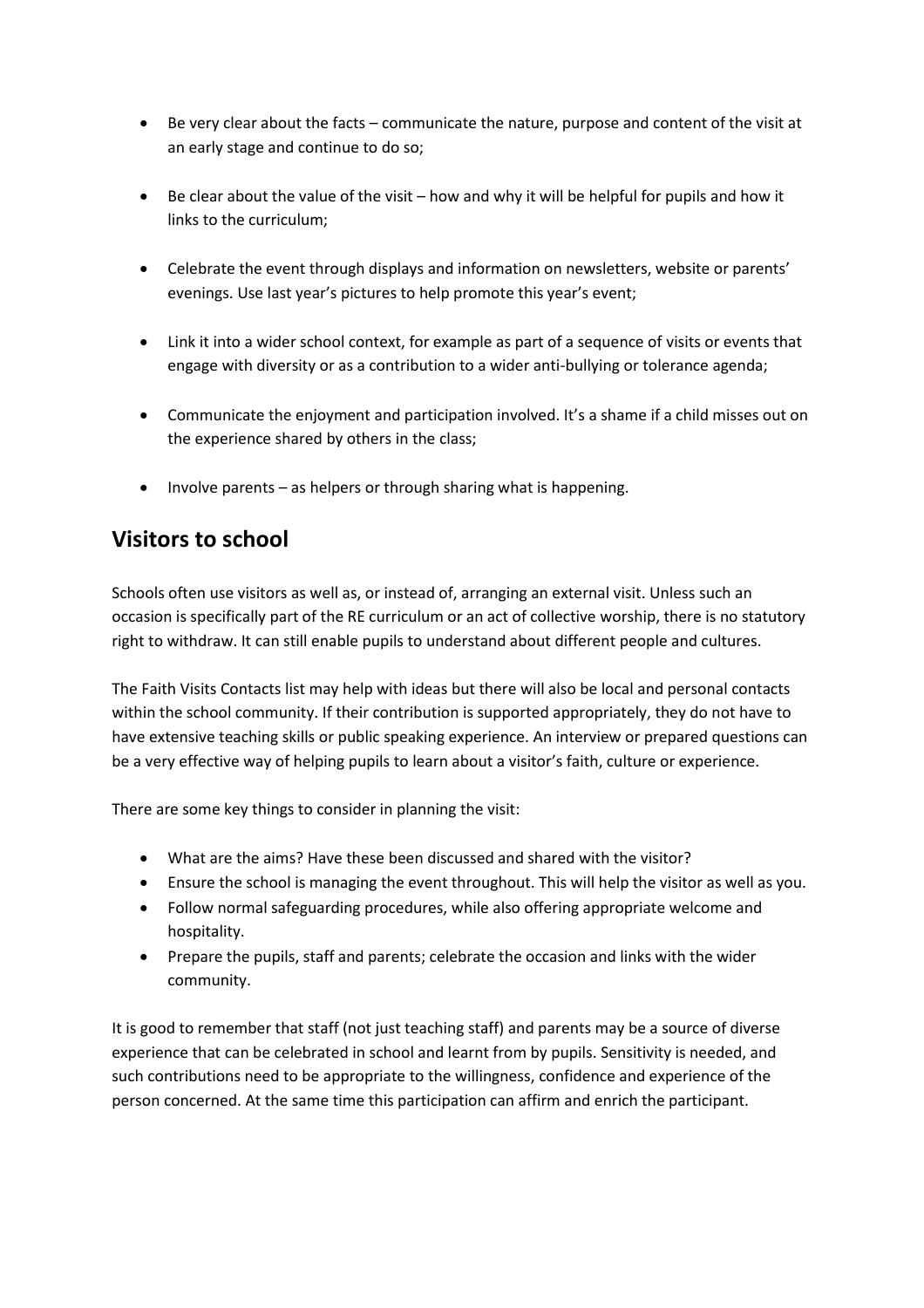# **Further information**

*We welcome feedback, suggestions or ideas and will include any changes or amendments in future editions.*

*For queries contact* [helen@penninelearning.com](mailto:helen@penninelearning.com)

*We have carefully checked information in this list but neither Pennine Learning Associates Ltd, nor any of the local authorities we serve, can be held liable for any inaccuracies or for any consequences arising from the use of this list. Please always ensure your safeguarding and quality assurance procedures are in place and check details directly.*

*Many places of worship are offering online material and virtual tours – this has been noted in their entry. Others are developing their resources in this area, so it is worth checking.*

Updated January 2022

### **Community Cohesion Initiative: Joint Q and A sessions**

Joint teaching and Q and A sessions are offered to schools by arrangement in order to allow pupils to ask questions and learn how those with different faith perspectives live well together.

Rev Sue Pegg/Maysoon Shafique (EY and KS1) **Contact**[: helen.rivers@kirkleeseducation.uk](mailto:helen.rivers@kirkleeseducation.uk) Imam Farook Yunus/ Rev George Spencer **Contact**[: helen.rivers@kirkleeseducation.uk](mailto:helen.rivers@kirkleeseducation.uk)

North Kirklees Interfaith Co-Chair: Rev Mark Umpleby/ Sheikh Irfan Soni **Contact**: markumpleby@hotmail.com 07872 333127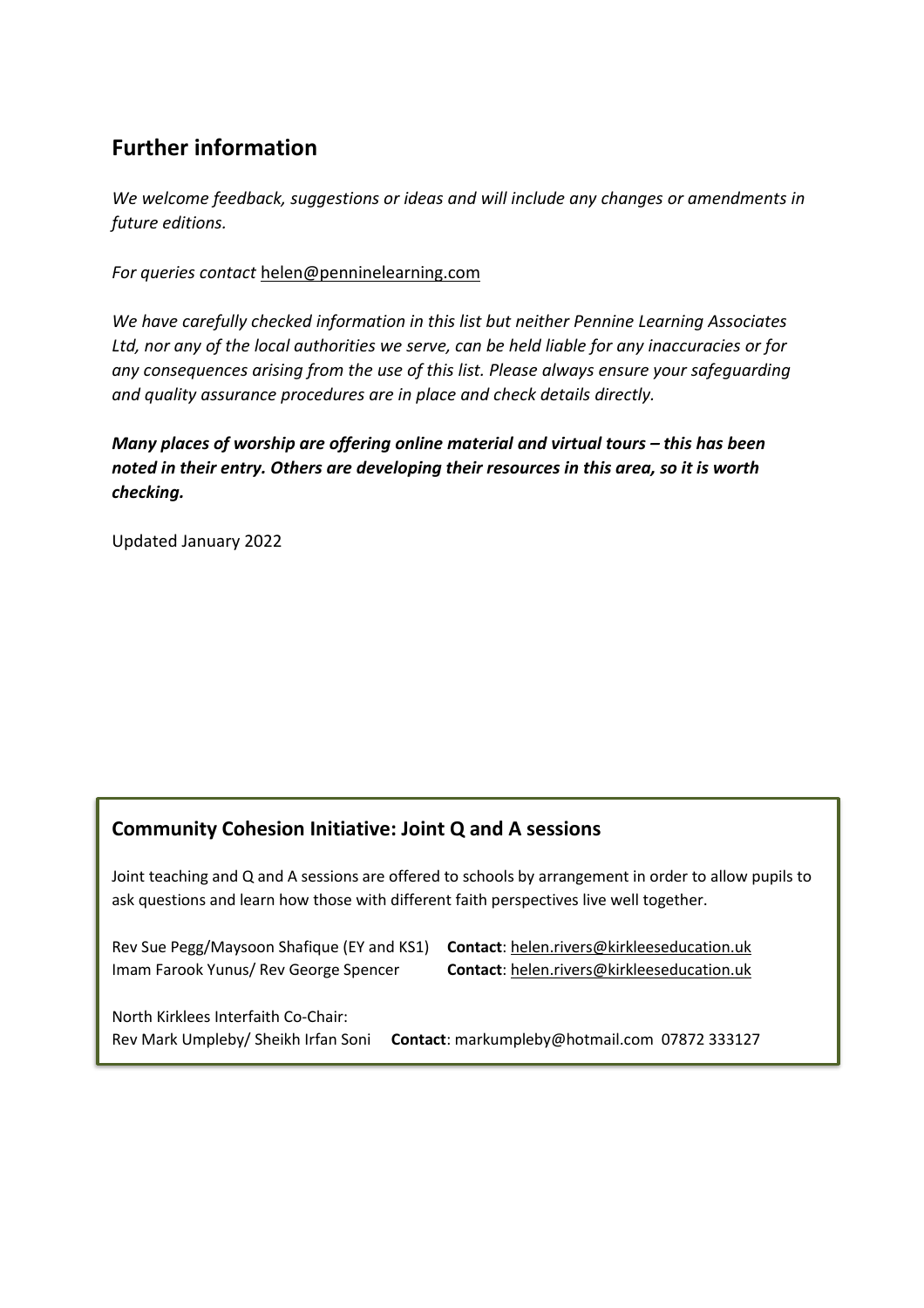# **Baha'i**

**Marion Pollitt** is a retired secondary teacher, also responsible also for assemblies and pastoral care. Can offer assemblies at primary or secondary level, secondary carrousels and children's classes at all key stages. **Alan Pollitt** has Experience of taking children's classes at primary level, lunchtime groups and school assemblies.

**Contact:** 01422 311048

**John Butterfield** is a retired Senior Educational Psychologist, with extensive school experience at all phases.

**Contact:** 01422 881230 and 07799801417 or e-mail john.butterfield20@gmail.com

**Ramona Cleasby** is a counsellor in the Health Service with extensive experience in primary schools. **Dr Steven Cleasby** is a GP with experience of primary and secondary schools, as well as youth groups. **Contact:** via John Butterfield as above

# **Buddhism**



**Vajrapani Kadampa Buddhist Centre, Huddersfield**

Wheathouse Terrace, Huddersfield, HD2 2UY

The centre offers well-organised, thoughtful visits for all ages, including an introduction to Buddhist teaching and daily life. Visits are usually on Tuesdays and Wednesdays -

other days by arrangement. Coach drop off and public transport links available on Wheathouse Rd. **Contact direct** to book school visits – 01484-943119 or [admin@meditateinhuddersfield.org](mailto:admin@meditateinhuddersfield.org) **Website:** [www.meditateinhuddersfield.org](http://www.meditateinhuddersfield.org/) 



### **Jamyang Buddhist and Meditation Centre, Leeds**

Clyde Works, Ingram Rd, Leeds LS11 9RQ

The Centre offers an education programme to enrich classroom learning about Buddhism. Teachers can choose from these options:

**Path One** - A visit to the centre including a tour of the building, a short talk in the gompa in front of the altar and a "Question Time" session with a member of the community

**Path Two** - An Online Event via Zoom/Teams with a member of the community, including a virtual video tour, a look at objects and practices, and the opportunity to ask questions.

**Path Three** - A bespoke session based on your specific requirements.

**Contact:** [eduvisits@jamyangleeds.co.uk](mailto:eduvisits@jamyangleeds.co.uk) **Website:** [www.jamyangleeds.co.uk](http://www.jamyangleeds.co.uk/)

### **Kagyu Dechen Dzong Buddhist Centre, Harrogate**

Offer help with delivering Buddhism in the classroom. Happy to meet individual or small groups of teachers or subject leaders of RE on a one-off or on-going basis. Drop in sessions for teachers on Friday evenings.

**Website:** [www.yorkshirebuddhistcommunity.com](http://www.yorkshirebuddhistcommunity.com/) (local) and [www.lamajampa.org](http://www.lamajampa.org/) (wider) **Contact:** Howard Quinn at [howard.quinn@dechen.org](mailto:howard.quinn@dechen.org) or 01423 881647 07462 758353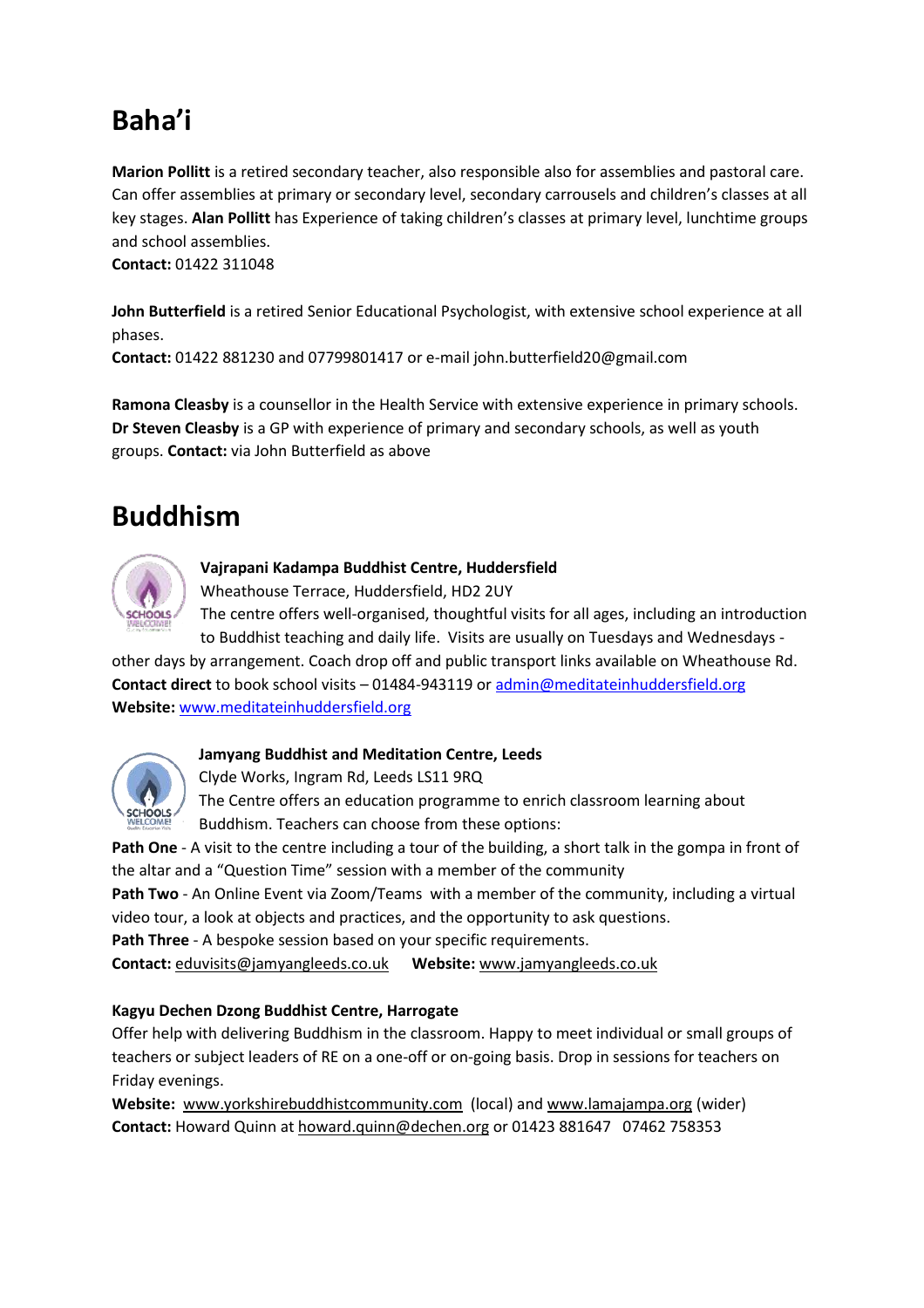### **Manchester Buddhist Centre**

Offer educational visits by arrangement 16-20 Turner St, Manchester M4 1DZ **Website:** [www.manchesterbuddhistcentre.org.uk](http://www.manchesterbuddhistcentre.org.uk/) **Contact:** 0161-834 9232

# **Christianity**

*You can contact your local church. The churches below offer a particular service to schools:*

# **Calderdale**

### **Halifax Minster**

The minster offers a wide range of workshops, bespoke packages and experiences for schools. £45 for a workshop for one class of up to 30 children. **Contact:** Karen Lomas educationofficer@halifaxminster.org.uk or 07931 530601. Website: [www.halifaxminster.org.uk](http://www.halifaxminster.org.uk/) **Contact:** 01422-355436

### **St Hilda's Church**

Gibraltar Rd, Halifax, HX1 4HE [https://sthildashalifax.wordpress.com](https://sthildashalifax.wordpress.com/) **St John's Church** Warley, Halifax HX2 7LY <https://stjohnschurchwarley.wixsite.com/stjohn> Both churches available Monday to Friday, welcoming visits from primary and secondary schools. Aspect of the RE syllabus can be addressed in bespoke visits as well as spirituality and prayer events. **Contact** [rev.caroline14@gmail.com](mailto:rev.caroline14@gmail.com) 01422 363623

### **Mount Zion Methodist Heritage Chapel, Halifax**

KS2 visits welcome with a variety of activities linked to history and practical learning. Per Lane, Upper Brockholes, Halifax HX2 8XG **Website:** [www.mountzionhalifax.org.uk](http://www.mountzionhalifax.org.uk/) **Contact:** Paula Prosser at [schools.mountzion@gmail.com](mailto:schools.mountzion@gmail.com) or on 07563-733148

### **Kirklees**



### **Dewsbury Minster**

Rishworth Road, Dewsbury, WF12 8DD

The Minster Church of All Saints, Dewsbury offers visits reflecting its rich history and its present-day service to the community as it feeds those in need on a daily basis. Directly

opposite Dewsbury Bus station, providing easy access via public transport. **Website:** [www.dewsburyminster.org.uk](http://www.dewsburyminster.org.uk/) **Contact:** [simon@dewsburyminster.org.uk](mailto:simon@dewsburyminster.org.uk) 01924 465491



### **Huddersfield Parish Church**

Byram Street, Huddersfield, HD1 1BU. 01484 427964 St Peter's Church offers well-structured visits for all ages. It is a short walk from Huddersfield Rail and Bus stations, and its central location allows for the possibility of a

two-centre visit to include a Mosque or Gurdwara. Cost £75. **Website:** [www.huddersfieldparishchurch.org](http://www.huddersfieldparishchurch.org/) **Contact:** [office@huddersfiedparishchurch.org](mailto:office@huddersfiedparishchurch.org)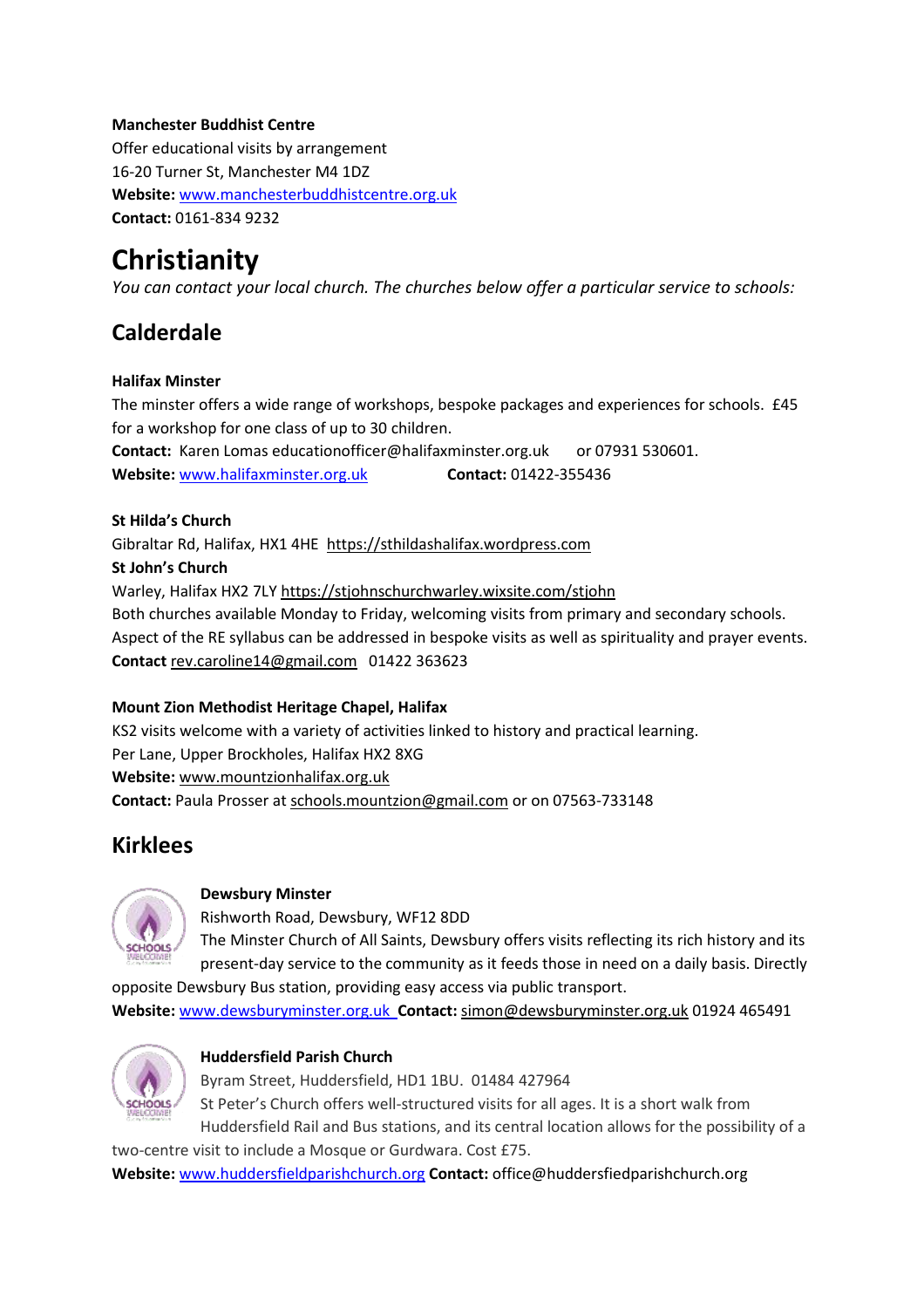### **St Saviour's Church, Ravensthorpe**

Huddersfield Road, Ravensthorpe, WF13 3JR Visits by arrangement with Rev George Spencer – Tuesdays, Wednesdays (pm) and Thursdays. **Contact:** 0738850728[2 hospitalgeorge@gmail.com](mailto:hospitalgeorge@gmail.com)



**St John's, Newsome; St Paul's. Armitage Bridge; Holy Trinity, South Crosland** School visits welcome. Rev Julie Anderson is also available to support RE lessons within local primary and secondary schools, by arrangement. **Contact**[: Julie\\_anderson51@yahoo.co.uk](mailto:Julie_anderson51@yahoo.co.uk)



### **Huddersfield Methodist Circuit**

Huddersfield Methodist Circuit welcomes invitations to work with schools; offering assemblies, support with RE lessons, Godly Play, festivals (other RE) workshops, lunchtime clubs and also visits to places of worship.

Suzanne Bridges (Children's Work Coordinator for the Huddersfield Methodist Circuit) offers Godly play sessions and other support for KS1/2. Chris Mason (Circuit Youth Worker for the Huddersfield Methodist Circuit) offers support for KS3-KS4 focus.

Contact Suzanne for details of Methodist church visits in the Huddersfield area.

**Contact:** Suzanne Bridges suzhmc@gmail.com **Website**: [www.huddersfieldmethodists.org.uk](http://www.huddersfieldmethodists.org.uk/)



### **Lepton Methodist Church**

The Square, Highgate Lane, Lepton, HD8 0HB.

Lepton Methodist Church offers assemblies to local schools and welcomes school visits for activities and workshops at Christian Festivals and other times. Visits to **Kirkheaton** United Church and **Gledholt** Methodist church can also be arranged.  **Contact:** [revsuepegg@outlook.com](mailto:revsuepegg@outlook.com)



### **Christchurch, Moldgreen and St James' Parish Church, Rawthorpe**

School visits welcome by arrangement. Rev Charlotte Cheshire is a former youth and schools worker and currently also Chaplain to Huddersfield University. **Contact**[: Charlotte.cheshire@leeds.anglican.org](mailto:Charlotte.cheshire@leeds.anglican.org) 01484 982373



### **Longcauseway Church (United Reformed and Methodist), Dewsbury**

Princess of Wales Precinct, Dewsbury, WF13 1NH

The church hosts school visits and offers 'Rewind to Christmas' and 'Rewind to Easter' for local schools. Short walk from Dewsbury Bus station, providing easy access via public transport.

 **Website**: [www.longcauseway.org.uk](http://www.longcauseway.org.uk/) **Contact:** 07591582848 (Office)



**United Reformed Church, Moldgreen Contact:** Church Office 01484 430556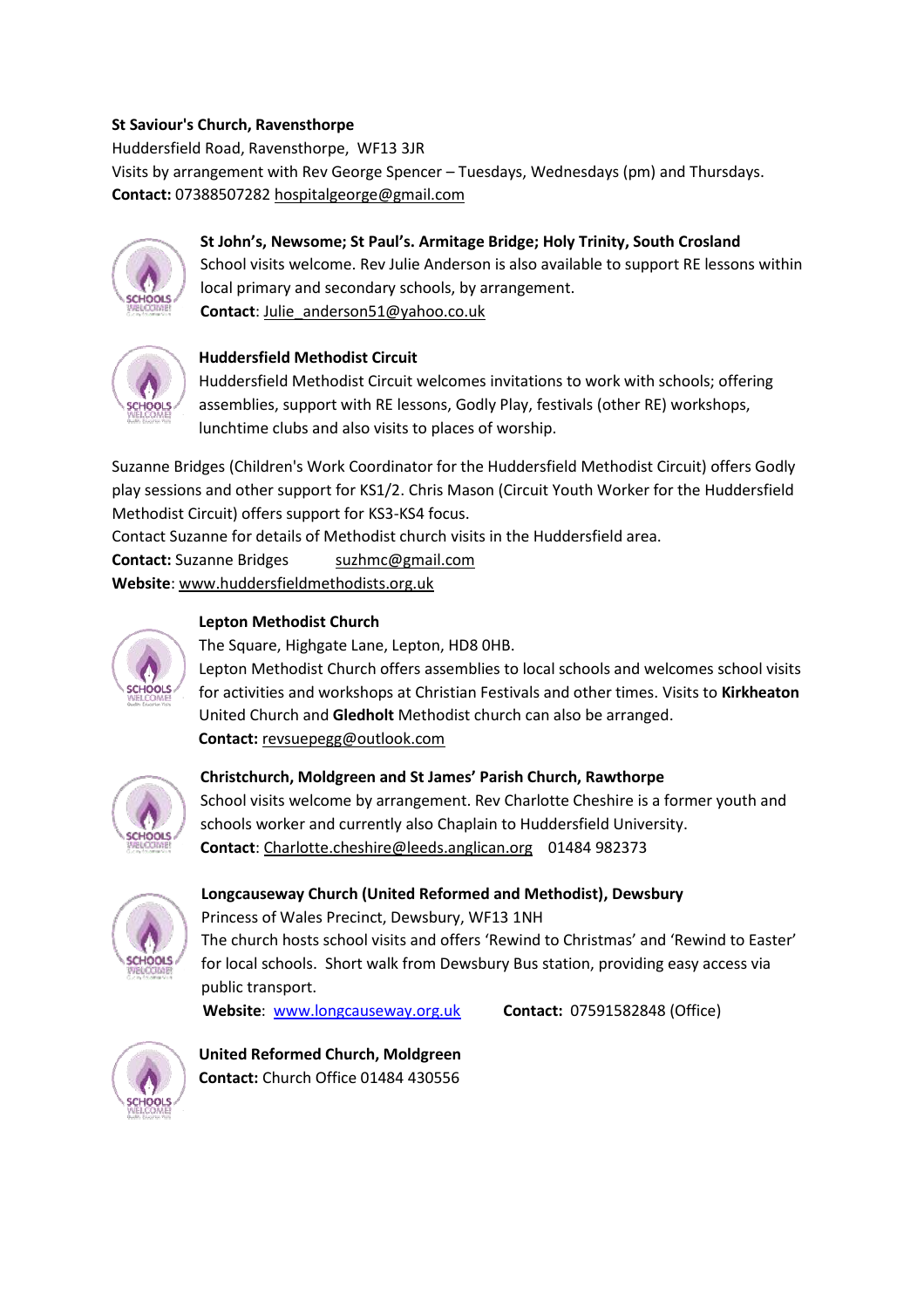

**Christ the King, Battyeford, Mirfield: Contact:** Natasha Lee [ctkyouth@christ-the-king.co.uk](mailto:ctkyouth@christ-the-king.co.uk)



### **Holy Trinity Church, Trinity St, Huddersfield HD1 4DT**

Holy Trinity Huddersfield is an Anglican (Church of England) church close to the town centre. We have a long history of work with children and young people, and would love to welcome class groups of any age to explore our 200 year-old building, to learn about

how we worship God, and how we express our faith in seeking to share God's love with our town. We can host whole-class sessions (KS1, KS2, KS3) any day of the week based on themes of your choice, including: Christian festivals, what Christians believe, how we worship, the Bible, sharing faith, caring for our neighbour etc. There is no charge to visit Holy Trinity. **Contact:** Janet Joseph01484 513213 [cfm@holytrinityhuddersfield.com](mailto:cfm@holytrinityhuddersfield.com)



### **New North Road Baptist Church, Huddersfield**

Age-appropriate visits are themed around what you would find in a church, about initiation ceremonies including baptism (there is a baptistry (pool) in the church). **Contact:** Mark Janes 07852490034 o[r rmijanes@aol.com](mailto:rmijanes@aol.com)

 **Website:** [www.newnorthroad.org.uk/](http://www.newnorthroad.org.uk/)

### **The Church of Jesus Christ of the Latter Day Saints (Mormon)**

116 Halifax Rd, Huddersfield HD3 3BS Visits welcome from all ages. **Contact**: [abi.peel@hotmail.co.uk](mailto:abi.peel@hotmail.co.uk) or 07931 362817

### **Leeds**



### **Leeds Minster**

St Peters House, Kirkgate, Leeds LS2 7DJ **Website:** [www.leedsminster.org](http://www.leedsminster.org/) **Contact:** 0113- 245 2036 or contact@leedsminster.org

### **Cornerstone Baptist Church, Leeds LS6 3LF**

Able to offer church visits and also offer: Rewind to Christmas, Rewind to Easter and 'It's your Move'.

**Contact:** info@cbcl.org.uk or 0113 275 4989 **Website:** www.spbc.org.uk



### **Gateway Church, Leeds**

St Mark's Church, St Mark's Road, Leeds, LS2 9AF School visits for primary and secondary schools by arrangement. Online visits offered. **Contact:** [Chris.frost@gatewayleeds.net](mailto:Chris.frost@gatewayleeds.net) or 0113 2443245/ 07717 825864 **Website:** www.gatewayleeds.net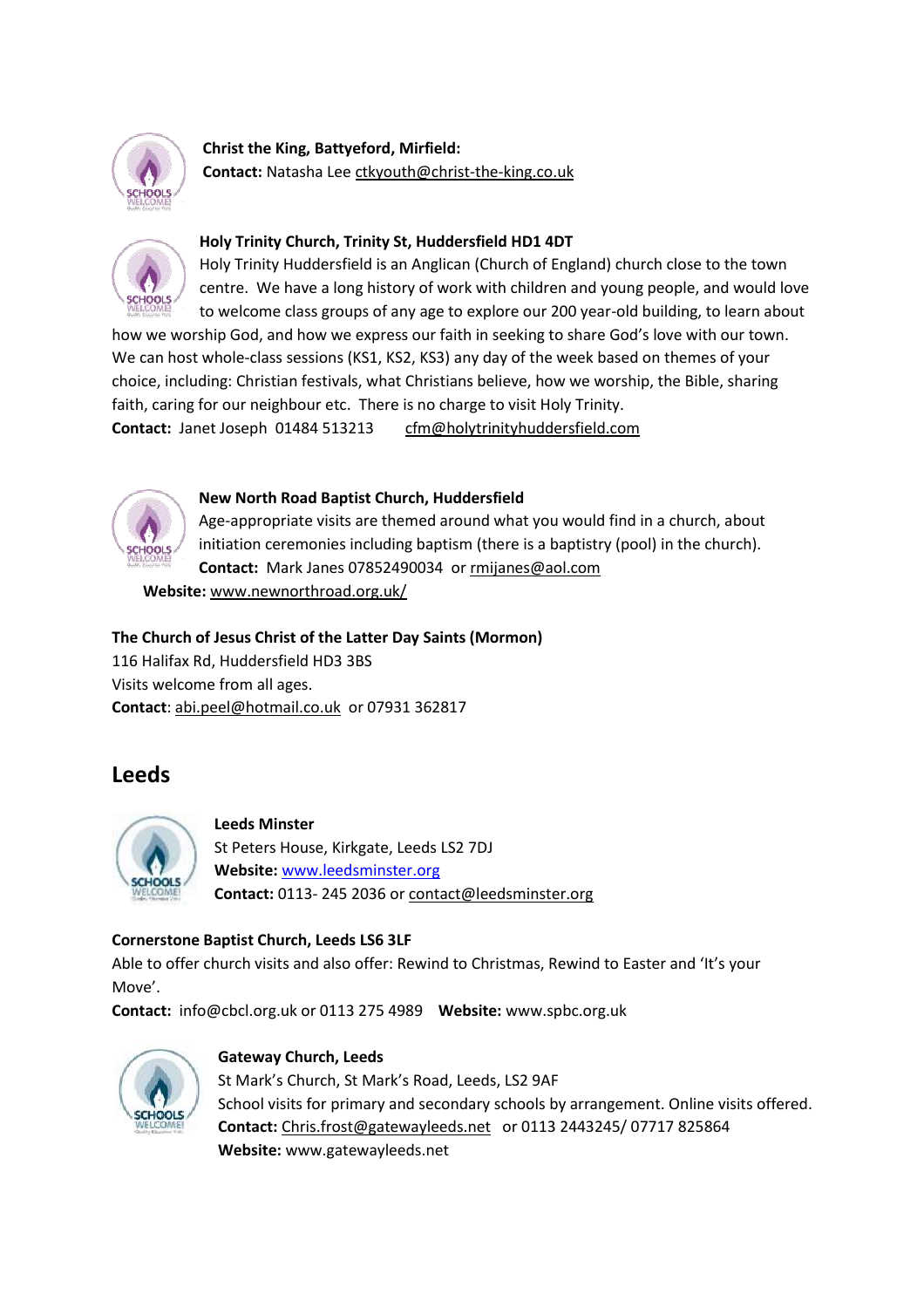### **Other Christian organisations**

### **Christian Aid** Available for primary and secondary schools, based in Kirklees. **Contact:** Barry Lee [barryslee@live.com](mailto:barryslee@live.com)

**Christian Initiative in Calderdale Schools (CICS)** works alongside staff in both Primary and Secondary schools and seeks to support the spiritual development of young people through assemblies, RE/PSCHE lesson delivery, Info Point, Faith/RE days, out of school activities and individual/group mentoring. Free of charge except for mentoring (£20 per hour donation). **Contact:** [office@cicscalderdale.org.uk](mailto:office@cicscalderdale.org.uk) **Website:** [www.cicscalderdale.org.uk](http://www.cicscalderdale.org.uk/)

### **Godly Play Storytelling**

Godly Play is a creative and imaginative approach to RE that invites children to participate in the meaning and wonder found in stories from the Judeo-Christian tradition. Based upon Montessori principles, it uses symbols and objects as well as words to help children make connections. It is a strategy recommended in the local Agreed Syllabus 'Believing and Belonging'.

**Contacts:**

Suzanne Bridges (Huddersfield area) [suzhmc@gmail.com](mailto:suzhmc@gmail.com) Hand to Mouth (see details below)

Denise Brogden [denise.brogden@yorksj.ac.uk](mailto:denise.brogden@yorksj.ac.uk)

**Hand to Mouth** is a Christian charity that works in primary schools in Kirklees and Calderdale, supporting the spiritual development of children through RE Days, assemblies, Godly Play and Spiritual Journeys. **Online Collective worship recordings are available from November 2020**. Charges approximately £300 a day.

**Website:** [www.handtomouth.org.uk](http://www.handtomouth.org.uk/)

**Contact:** [office@handtomouth.org.uk](mailto:office@handtomouth.org.uk) **Tel.** 01484 315600 or 07905112345 or 07905466393

### **Roman Catholic Diocese of Leeds**

The diocese covers most of Calderdale, Kirklees and Leeds and can put you in touch with a local parish.

**Contact:** the diocesan RE coordinator, Chris Devanny [chris.devanny@dioceseofleeds.org.uk](mailto:chris.devanny@dioceseofleeds.org.uk) You can also contact your local parish direct.

# **Hindu Dharma**



### **Hindu Temple, 20 Zetland St, Huddersfield , HD1 2RA**

Visits can be arranged on most days. The temple welcomes all ages, offering group activities, personal reflections and music as part of the learning experience. Suggested donation £70.

 **Contact**: Kiran Bali [huddersfieldmandir@googlemail.com](mailto:huddersfieldmandir@googlemail.com) 07944 335855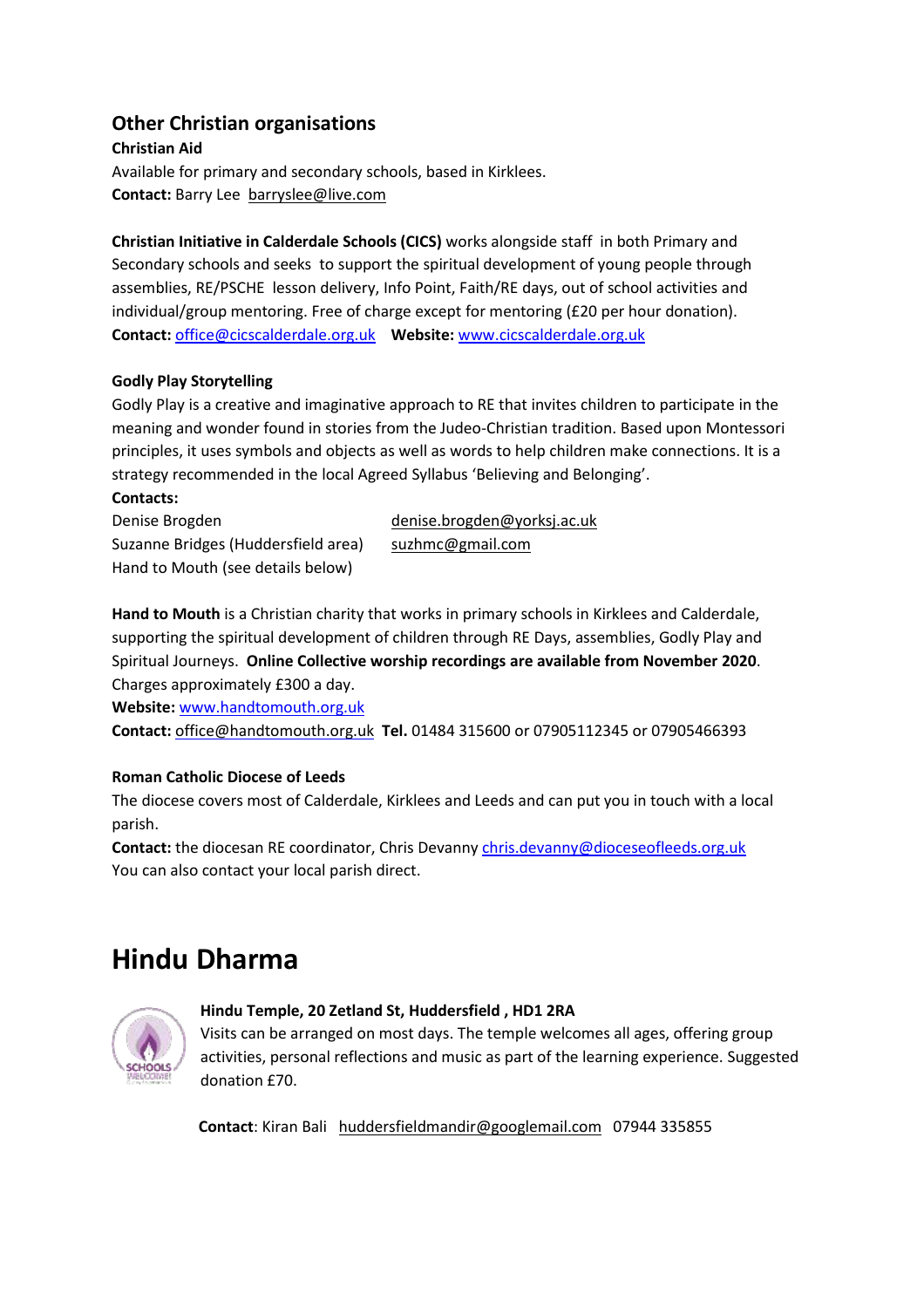### **Shree Bharatiya Mandal - Indian Association Tameside**

103 Union Rd, Ashton-under-Lyne, OL6 8JN

The Ambaji Hindu Mandir (Temple) at Indian Association Tameside, welcomes schools or other faculties of education on a guided tour of our place of worship. Trained and DBS qualified staff will assist in exploring the Hindu faith and its celebrations to support the RE curriculum and workshops. **Charges:** Free, donation welcome.

**Website:** <https://sbm.org.uk/>

**Contact:** Dinesh Chauhan [dineshelenchauhan@gmail.com](mailto:dineshelenchauhan@gmail.com) and Hariom Bhatt [hariomb@gmail.com](mailto:hariomb@gmail.com)

# **Humanism**

**Humanists UK** offer free, trained, and experienced volunteers who can help you and your school. Using their life experience and knowledge, School Speakers can bring a personal dimension to young people's study of humanism that goes 'beyond the textbook'. They can:

- Talk about humanism and take part in a Q&A in an assembly or in the classroom
- Share their personal experiences, beliefs, and values and explain what being a humanist means
- Give a humanist perspective on a contemporary debate (eg. assisted dying, wealth and poverty, prejudice and discrimination)
- Contribute to a specialist day (i.e. 'collapsed' or 'off timetable' day) for a whole-year group
- Work directly with teachers by providing specialist information or material

<https://humanism.org.uk/education/teachers/request-volunteer-school>

### **Local Humanist Contacts:**

Hannah McKerchar (Kirklees SACRE, Humanists UK School Speaker, Humanist Celebrant) at [theonelifewehave@gmail.com](mailto:theonelifewehave@gmail.com)

Dermot Bolton: [dermotb@blueyonder.co.uk](mailto:dermotb@blueyonder.co.uk) or 07811 197053 Rob Billson: [rbbillson@gmail.com](mailto:rbbillson@gmail.com) or 07540 888641

**Teaching resources:** <https://understandinghumanismorg.uk/> and [https://assembliesforall.org.uk](https://assembliesforall.org.uk/)



### **Equilibria**

Equilibria is a UK based charity working to advance the education of the public in the subject of Islam. We offer workshops, assemblies, CPD and Mosque Visits for primary and secondary schools. Our interactive sessions are a perfect balance of being fun and informative. We also coordinate joint Exploring 3 Faiths visits with other places of

worship including the Synagogue and Church where students can visit up to three places of worship in one day. Workshops can be offered online with accompanying artefacts and resources delivered to schools in advance.

**Contact via the website:** [www.equilibria.org.uk](http://www.equilibria.org.uk/)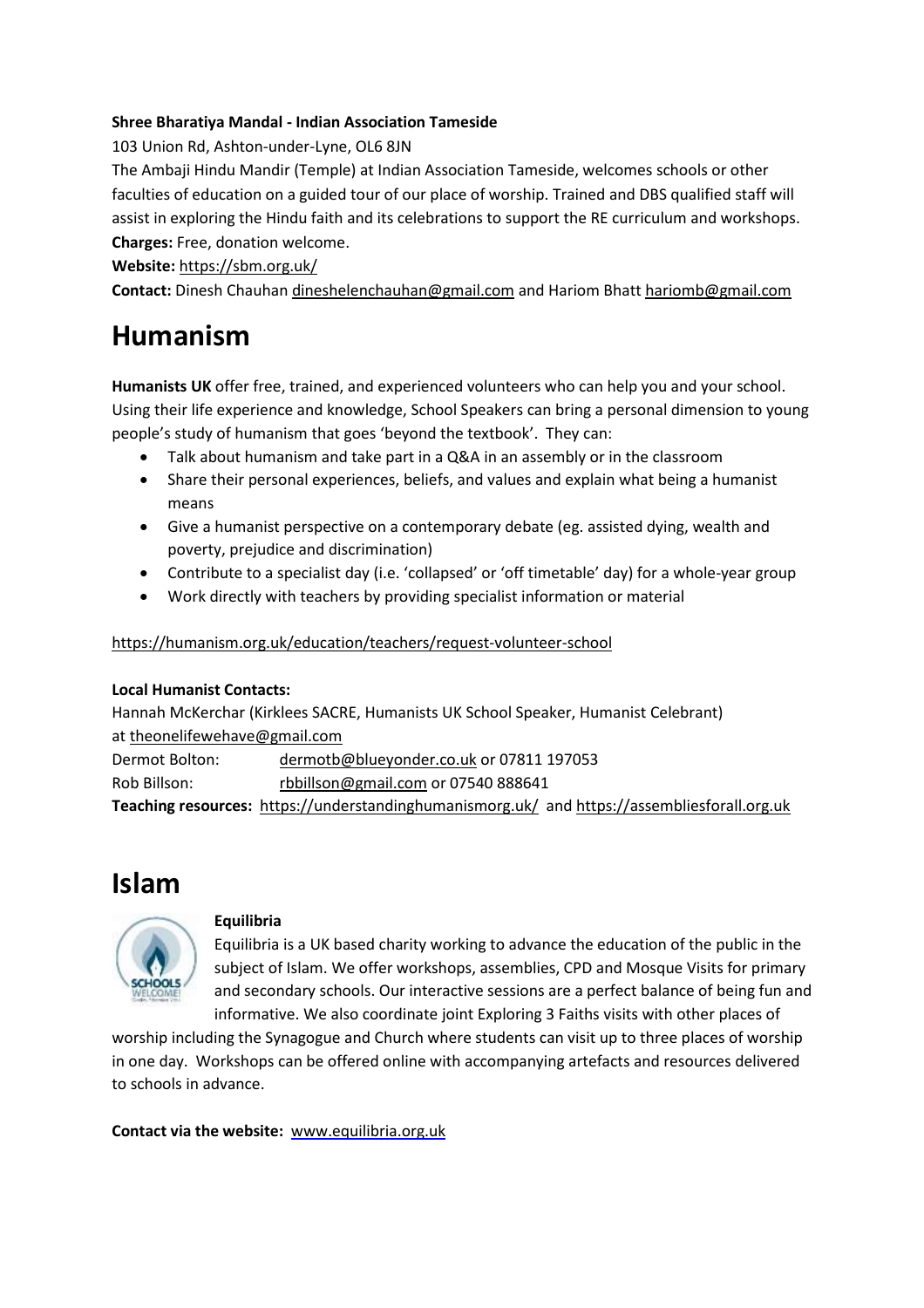### **Kumon Y'all**

Kumon Yall is an organisation offering school workshops and mosque visits in the Dewsbury area. A number of Imams in the network are available to take assemblies, Q and A sessions and workshops on social and religious issues, particularly aimed at secondary age pupils. Mosque visits are based at Zakariya Mosque, Savile Town; the visit includes lively, interactive activities, Q and A and refreshments. No charge, but donations welcome.

Contact: [farook@kumonyall.co.uk](mailto:farook@kumonyall.co.uk) 07515 634970

### **Calderdale**

### **Dr Fiaz Farooq**

Member of Calderdale SACRE and local GP. Available to offer sessions to primary and secondary school pupils about Islam, the Arabic language and culture. **Contact:** [fiazf@yahoo.com](mailto:fiazf@yahoo.com)

### **Hassan Riaz**

Hassan is a pharmacist. He has put aside one day a week to volunteer in schools and offers assemblies and RE via Zoom and in person. **Contact**: Hassan Riaz hriaz92@hotmail.co.uk

### **Kirklees**



### **Dawatal Islam Masjid**

West Acre Drive, Soothill, Batley, WF17 6PE School visits welcome by arrangement. Up to 60 pupils may be accommodated; visits are well-organised and interactive.

**Contact:** Suleman Aswat (Chairman) [sulemanaswat@hotmail.co.uk](mailto:sulemanaswat@hotmail.co.uk)07736-871173 **Email:** [dawatalislam.mosque@gmail.com](mailto:dawatalislam.mosque@gmail.com)

### **Imam Saeed Makda**

Imam from Batley who also teaches in a madressah. **Contact:** [mohammedsaeedmakda4@gmail.com](mailto:mohammedsaeedmakda4@gmail.com) **T:** 07498-280022



### **Jamia Masjid Noor**

Crosland Road, Thornton Lodge, Huddersfield, HD1 3JS The mosque welcomes visits from up to 60 pupils. Sessions are exceptionally wellorganised including a wide range of activities. Visits to schools can also be arranged.

**Contact:** Abdul Majid [jamiamasjidnoor@gmail.com](mailto:jamiamasjidnoor@gmail.com) **T:** 01484 423081 or 07553 693325 **Website:** [www.jamiamasjidnoor.com](http://www.jamiamasjidnoor.com/)

### **Al-Hidayah Mosque**

Caledonian Rd, Dewsbury School Visits by arrangement. Visits include interactive learning, question and answer as well as a tour of the mosque. **Contact**: Kaushar Tai [kaushartai@hotmail.com](mailto:kaushartai@hotmail.com) 07813 811914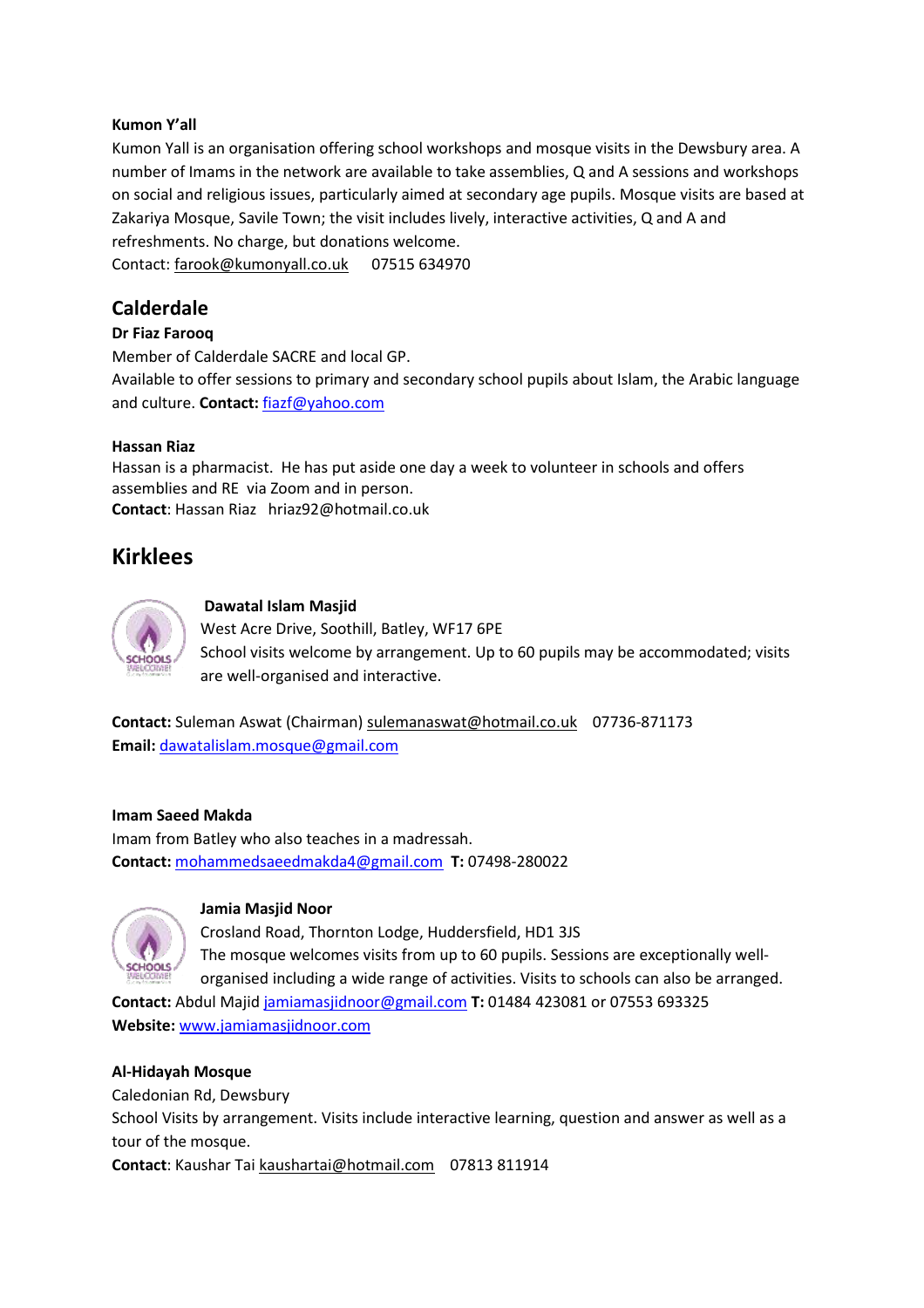### **Ahmadiyya Muslim Association (Huddersfield South)**

Baitus Samad Mosque, 41 Lower Fitzwilliam Street, Huddersfield HD1 6AS Visits to schools or to mosque arranged, including information about charitable work. Presentations available on any topic related to Islam or any contemporary issues. Contact Fatihul Haq 07547-870197 or [fatihul-haq@hotmail.co.uk](mailto:fatihul-haq@hotmail.co.uk)

### **Ahmadiyya Muslim Women's Association (Huddersfield)**

Contact Resham Masood [resham.masood@hotmail.com](mailto:resham.masood@hotmail.com) or 07522961057

**Yahya Delair** is involved with work of humanitarian nature, and has a special interest in youth work and the study of the Qur'an.

**Contact:** [yahyadelair01@gmail.com](mailto:yahyadelair01@gmail.com) **T:** 07592-110594



**Al Mu'Minun (The Believers)** is a non-profit organisation which holds seminars, events, workshops and school visits to educate the community on matters pertaining to Islam and to eradicate myths and misconceptions relating to the religion. Maysoon offers class sessions to schools, and can host visits to Kirklees mosques by arrangement. Online options available.

**Contact:** Maysoon Shafiq 07763353490 [maysoon\\_shafiq@hotmail.com](mailto:maysoon_shafiq@hotmail.com)

### **Bushra Taslim Hussain**

Author and Illustrator of My Islam A-Z - a picture book to teach people of all faiths and ages about Islam. Bushra is available to present to primary and secondary schools - she can speak generally about Islam or target the presentation to the topic that is being covered in class. As a self-published author, she can also speak about her publishing journey and the stages of producing a book, including the full artwork. Q and A sessions are welcomed as part of the presentation. Please enquire for cost of session.

**Website:** [www.islamicbeginnings.com](http://www.islamicbeginnings.com/) **Social media:** @islamicbeginnings **Contact:** [hello@islamicbeginnings.com](mailto:hello@islamicbeginnings.com)07784 821932

**Mashuda Shaikh** works for Communities in Kirklees Council **Contact:** [mashuda.shaikh@kirklees.gov.uk](mailto:mashuda.shaikh@kirklees.gov.uk) **T:** 07967-547110

### **Leeds**

**Lincoln Green Mosque, Cherry Tree, Cherry Row, Leeds LS9 7LY** School visits by arrangement. **Contact:** Shaho [shaho84@gmail.com](mailto:shah084@gmail.com) or **T:** 07746-454969

**UKIM Leeds (Iqra Centre and The Lingfield Centre), 4-6 Carr Manor Cres, Leeds LS17 5DH** School visits welcomed. **Contact:** Eatsam Ahmed Danish [admin@iqracentre.org.uk](mailto:admin@iqracentre.org.uk) or 07735-533703

### **Jamia Masjid Abu Huraira, Catherine Grove, Beeston, Leeds LS11 6LU**

School visits to masjid welcome. Also offers visits to schools to enhance learning about Islam in an assembly or class setting. Display and exhibits available. Can help to organise a panel of interfaith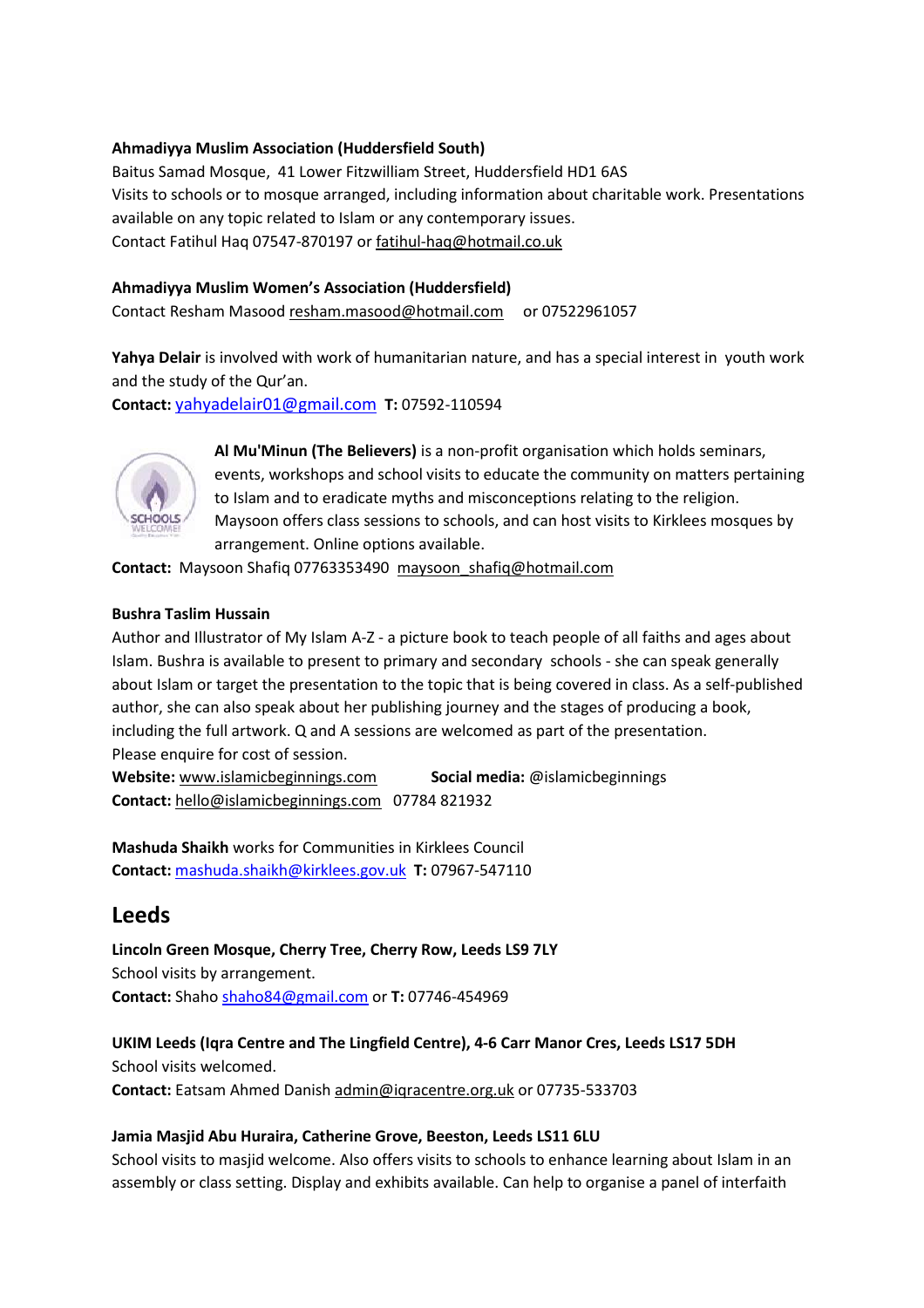speakers to talk about faith and wider duties to community. **The mosque is currently offering prerecorded tours. They can also facilitate a teacher coming to record a tour. Contact:** Faisar at [kmwa.leeds@hotmail.com](mailto:kmwa.leeds@hotmail.com)

### **Manchester**

### **Ashton Central Mosque**

Welcomes school visits. Interactive presentations linked to the age and needs of pupils. Normally 2 hour morning sessions. Free of charge; donation welcome. **Website:** [www.ashtoncentralmsoque.com](http://www.ashtoncentralmsoque.com/) **Contact:** Nabeela Akram nabeela akram nab21akr@aol.com

# **Judaism**

### **Manchester Jewish Museum**

Cheetham Hill Rd, ½ mile from Victoria Station. School visits welcome by arrangement. **Website:** [www.manchesterjewishmuseum.com](http://www.manchesterjewishmuseum.com/)

### **Freddy Naftel**

Enrichment presentations and workshops for students aged 7-13, focusing on the legacy of the Holocaust and antisemitism today. from a personal point of view, concentrating on my family history. **I am currently providing Zoom presentations and have prepared a number of CD presentations, aimed at different year groups**. Charges apply. **Contact:** Freddy Naftel 0161-280 3046 or [fredericknaftel@virginmedia.com](mailto:fredericknaftel@virginmedia.com)

### **Leeds**



**Sinai Synagogue, Leeds (Reform)** Roman Avenue, Leeds. LS8 2AN School visits welcome by arrangement and can be tailored to your priorities **Website**: [www.sinaileeds.uk](http://www.sinaileeds.uk/) **Contact:** [education@sinaileeds.uk](mailto:education@sinaileeds.uk) or 0113-266 5256

### **United Hebrew Congregation, Leeds (Orthodox)**

151 Shadwell Lane, Leeds, LS17 8DW School visits welcome by arrangement. **Website:** [www.uhcleeds.com](http://www.uhcleeds.com/) **Contact:** Sue Dorsey [sue.dorsey@ntlworld.com](mailto:sue.dorsey@ntlworld.com)

**Etz Chaim Synagogue, Leeds (Orthodox)**

411 Harrogate Road, Leeds LS17 7BY School visits welcome by arrangement. **Contact:** [admin@etzchaim.co.uk](mailto:admin@etzchaim.co.uk) or 0113 2662214

**Beth Hamedrash Hagadol (Orthodox)** 399 Street Lane, Leeds LS17 6HQ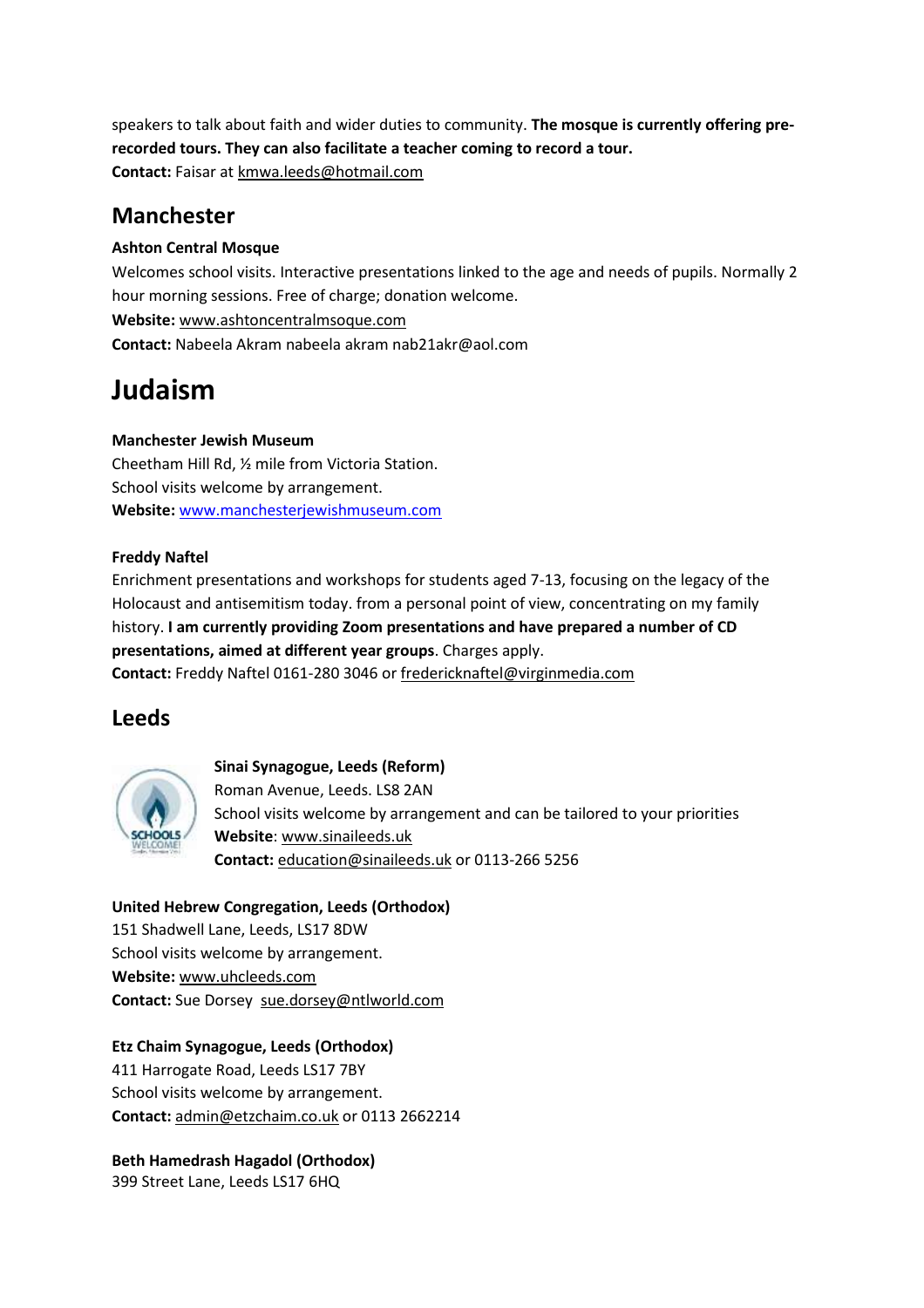School visits welcome by arrangement. **Contact:** [office@bhhs.co.uk](mailto:office@bhhs.co.uk) or 0113 2692181

### **Bradford Reform Synagogue**

7a Bowland Street, Bradford, BD1 3BW School visits welcome by arrangement. **Contact:** Richard [rstroud@thepurchasingagency.com](mailto:rstroud@thepurchasingagency.com) Suzie - [suziecree@hotmail.com](mailto:suziecree@hotmail.com) 01423 770458

### **Makor Jewish Culture Centre, Leeds**

Offers Primary and Secondary school visits mostly in Leeds and West Yorkshire tailored to curriculum needs and introducing Judaism. Examples include: an introduction to Sabbath with hands-on activities such as plaiting and baking challah bread; an introduction to Hebrew writing, comparing English and Arabic alphabets.

**Contact:** Ellie Ruhan 0113-218 5873 or email [ellie@makor.co.uk](mailto:ellie@makor.co.uk)

### **Leeds Jewish Representative Council.**

The LJRC is the overarching umbrella organisation for the Jewish community in Leeds and surrounding area. They can signpost to any information or organisations not directly related to synagogue matters (i.e wider cultural or historical information).

**Contact**: 0113 218 5869 or email [info@ljrc.org](mailto:info@ljrc.org)

### **Helen Frais**

Helen is a former teacher and community worker in the Jewish Community. Pupils are invited to make traditional challah bread whilst exploring the Jewish faith and chatting about aspects of Jewish practice such as Shabbat, festivals and Jewish family life. She is also developing a resource on Holocaust Education.

Bread-making encourages dialogue and introduces a skill. Pupils and staff can take the small challah breads home to share with their families. Bread can be baked in schools with baking facilities, or taken home to bake.

There is no charge but a charity donation to the Holocaust Education and Learning Centre would be appreciated.

**Contact:** [afrais@tiscali.co.uk](mailto:afrais@tiscali.co.uk)

### **Other Jewish organisations**

### **Holocaust Survivors Friendship Association**

Members offer talks for schools and other organisations.

**Contact:** [Barbara.cline@ljwb.co.uk](mailto:Barbara.cline@ljwb.co.uk)

### **Jewish Representative Council of Greater Manchester**

The Jewish Representative Council of Greater Manchester & Region have a group of volunteer teachers who are willing to visit schools within the Greater Manchester area for an hour or a morning or afternoon. Zoom sessions are also possible.

**Contact:** Sandra Stewart [sandra.oakdene@btinternet.com](mailto:sandra.oakdene@btinternet.com)